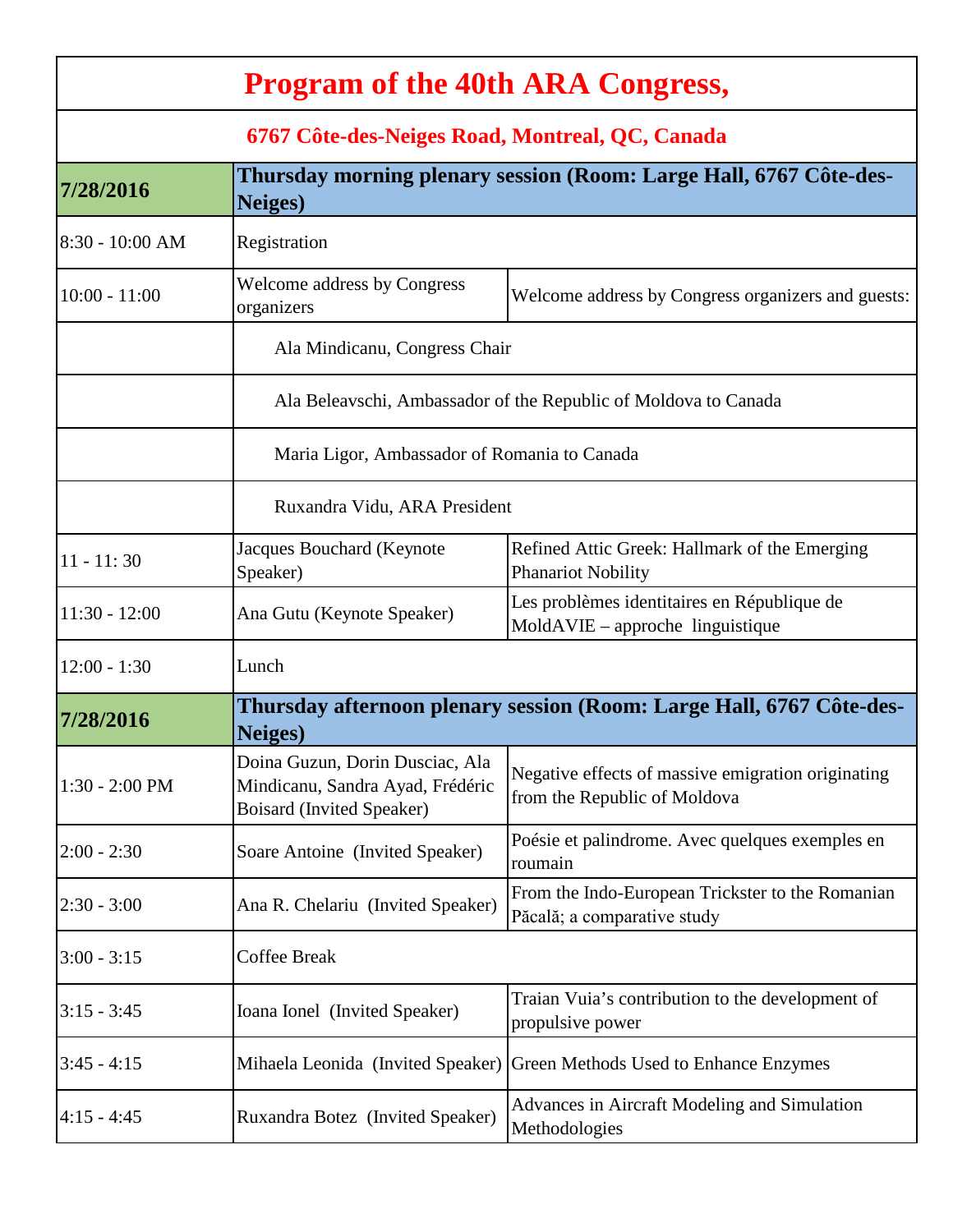| $4:45 - 5:15$    | Marius Enachescu (Invited<br>Speaker)                        | Nanotechnology - Implications in the New Age                                                         |
|------------------|--------------------------------------------------------------|------------------------------------------------------------------------------------------------------|
| $5:15 - 6:00$    | ARA 40 Years Anniversary:<br>Exhibition                      | Dan Fornade                                                                                          |
| 6:00             | Reception, Room: Large Hall, 6767 Côte-des-Neiges            |                                                                                                      |
|                  |                                                              |                                                                                                      |
| 7/29/2016        | Friday morning plenary session. Room: 6767 Côte-des-Neiges   |                                                                                                      |
| $9:00 - 9:30$ AM | Registration                                                 |                                                                                                      |
| $9:30 - 10:00$   | Ileana Costea /Skype Presentation                            | An emigration story, "Exercises in not-forgetting",<br>and 3 ARA Congresses                          |
| $10:00 - 11:00$  | Stela Cepoi, Stela Oprea, Oana<br>Leonte (Moderator)         | Round table: "Pe Urmele mele"                                                                        |
| $11:00 - 11:20$  | Doina Uricariu                                               | The Legacy of Dada a Century Later                                                                   |
| $11:20 - 11:40$  | Cezar Vasiliu                                                | Sfântul ierah martir Antim Ivireanul                                                                 |
| $11:40 - 12:00$  | Stoica Dorin                                                 | Riscurile si întelepciunea ratiunii                                                                  |
| $12:00 - 1:30$   | <b>Lunch Break</b>                                           |                                                                                                      |
| 7/29/2016        | Friday afternoon plenary session. Room: 6767 Côte-des-Neiges |                                                                                                      |
| $1:30 - 1:50$ PM | Livio Dimitriu                                               | Tectonics of the Symbol                                                                              |
| $1:50 - 2:10$    | Carmen Sabau                                                 | Visions of Dobrogea and Balcic in Romanian<br>Paintings                                              |
| $2:10 - 2:30$    | Isabelle Sabau                                               | Dialogue and Critical Thinking Online                                                                |
| $2:30 - 2:50$    | Marina Vargau                                                | The New Man and his films: a glance at how<br>contemporary Romanian cinema traces the recent<br>past |
| $2:50 - 3:20$    | Veronica Balaj, Eva Halus                                    | Convorbiri cu personalitati romanesti din Montreal<br>2016                                           |
| $3:20 - 3:30$    | Coffee Break & Poster                                        |                                                                                                      |
| $3:30 - 3:50$    | Paul Catanu                                                  | Nietzsche, Hegel and Historicism: A Polemic With<br>Foucault's Reading of Nietzsche                  |
| $3:50 - 4:10$    | Dinu Leonte                                                  | Only shouts and whispers $\sim$ Numai strigăte și șoapte                                             |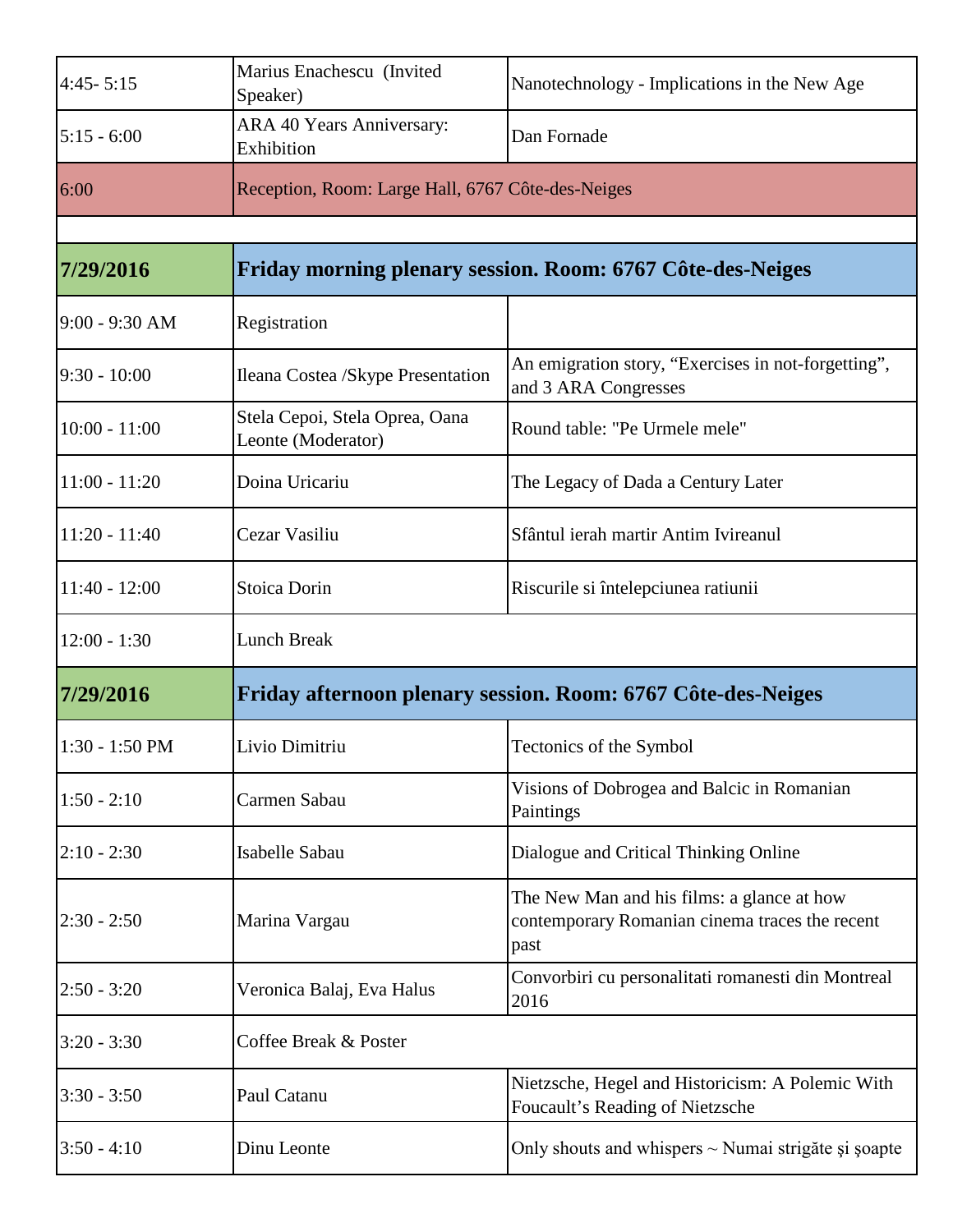| $4:10 - 4:30$     | <b>Tudor Stefan Leahu</b>                                                                                                                         | The motivation of the imperative of integration the<br>functional and informatics processing of the<br>economic situational information. |
|-------------------|---------------------------------------------------------------------------------------------------------------------------------------------------|------------------------------------------------------------------------------------------------------------------------------------------|
| $4:30 - 4:50$     | Laura Beloiu                                                                                                                                      | "Esquisse d'une histoire de la métaphore dans la<br>littérature française"                                                               |
| $4:50 - 5:10$     | Angela Stoica                                                                                                                                     | Vers une approche préventive en ethnothérapie                                                                                            |
| $5:10 - 5:30$     | <b>Coffee Break</b>                                                                                                                               |                                                                                                                                          |
| $5:30 - 6:30$     | <b>ARA General Assembly</b>                                                                                                                       | <b>ARA Members meeting</b>                                                                                                               |
| $7:00 - 9:00$     | <b>Banquet, ARA 40 Anniversary Dinner</b>                                                                                                         |                                                                                                                                          |
|                   |                                                                                                                                                   |                                                                                                                                          |
| 7/30/2016         | Saturday morning plenary session. Room: 6767 Côte-des-Neiges                                                                                      |                                                                                                                                          |
| $9:30 - 10:00$ AM | Registration                                                                                                                                      |                                                                                                                                          |
| $9:30 - 10:00$    | Roxana-Elena Tudoroiu, Wilhelm<br>Kecs, Maria Dobritoiu, Nicolae<br>Ilias, Valentin-Stelian Casavela,<br>Dumitru Burdescu and Nicolae<br>Tudoroiu | Real-Time Implementation of Nonlinear State-of-<br><b>Charge Estimation Techniques for Hybrid Electric</b><br>Vehicles                   |
| $10:00 - 10:20$   | Ildiko Peter, Mario Rosso                                                                                                                         | Investigations on sintered materials for automotive<br>component manufacturing                                                           |
| $10:20 - 10:40$   | Ilie Popa, Alexandru-Alin Jderu,<br>Cristian Livede, Dorel Dorobanțu,<br>Marius Enachescu                                                         | <b>Distributed Brillouin Sensors for Simultaneous</b><br>Temperature and Strain Sensing                                                  |
| $10:40 - 11:00$   | Mariana Prodana, Florentina<br>Golgovici, Andrada Negru, Marius<br>Enachescu                                                                      | Biomimetic calcium phosphate coating of CoCr<br>alloys                                                                                   |
| $11:00 - 11:20$   | Calin Moise, Oana Brincoveanu,<br>Adrian Katona, Dorel Dorobantu,<br>Dionizie Bojin, Marius Enachescu                                             | The study of $p-Si\angle A1_2O_3/n-Si$ (100) sandwiches<br>structures deposited by KrF excimer laser ablation                            |
| $11:20 - 12:00$   | <b>Poster Session</b>                                                                                                                             |                                                                                                                                          |
| $12:00 - 1:30$    | Lunch Break                                                                                                                                       |                                                                                                                                          |